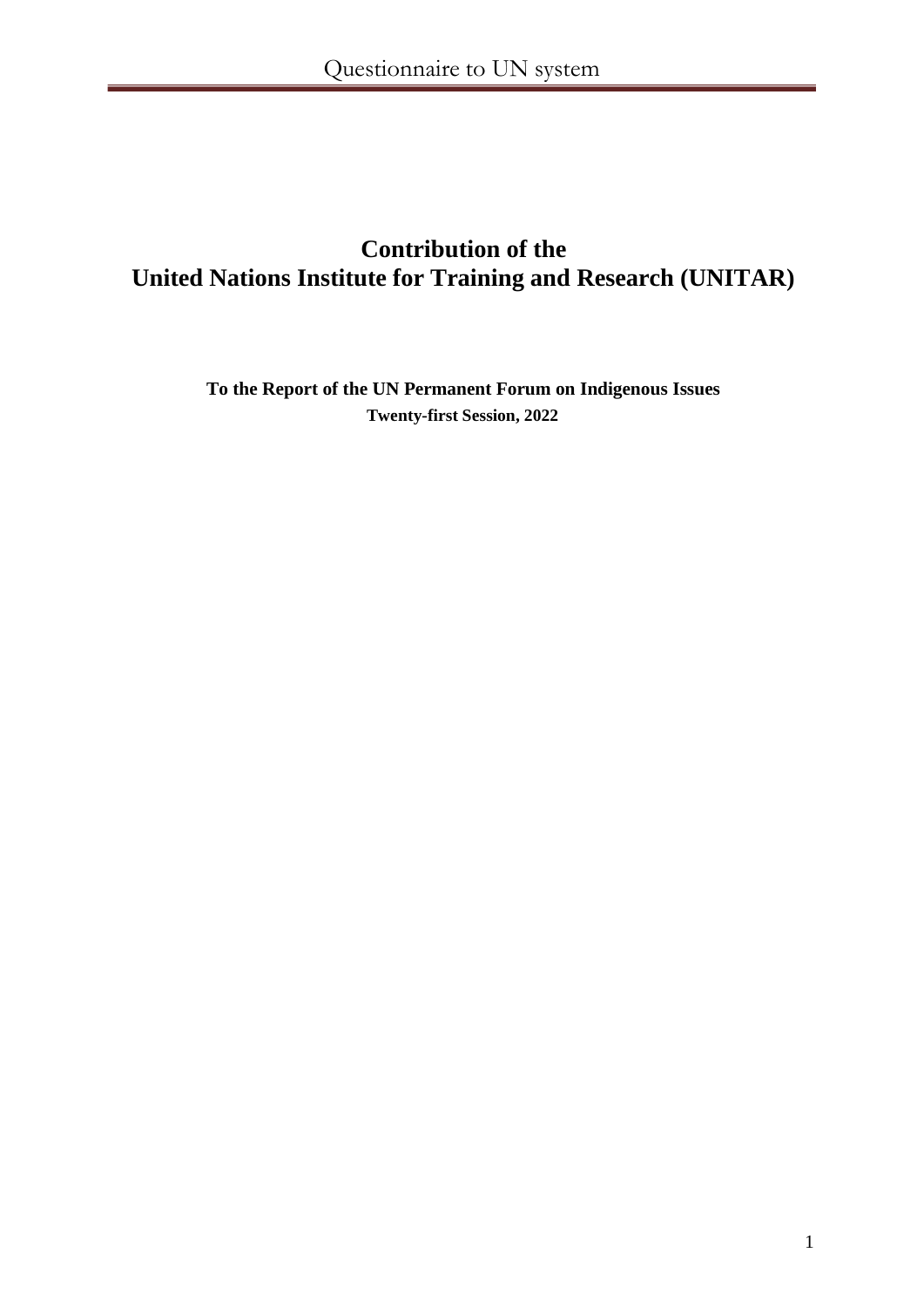## **Executive Summary**

Based on the requests of indigenous peoples' representatives for strengthened capacities in conflict resolution, and on the recommendation of UN Special Rapporteurs to enhance indigenous abilities to engage in dialogue, negotiation and the realization of rights, the *UNITAR Training Programme to Enhance the Conflict Prevention and Peacemaking Capacities of Indigenous Peoples' Representatives* was developed in 2000. The programme provides training for indigenous representatives in conflict analysis, negotiation, conflict transformation and reconciliation, coupled with information on UN and regional human rights mechanisms to further the promotion and protection of rights, and to contribute to the realization of the implementation of the UN Declaration.

Indigenous experts and UNITAR indigenous alumni teach in programmes presenting case studies on land and resource negotiations, empowerment and participation in political and peace processes, and on effective engagement with UN bodies. In each programme a session is conducted by an indigenous expert on challenges and successes in implementation of the Declaration. Recent training programmes have focused on Africa, North America, the Pacific, and internationally. Indigenous representatives are trained in ILO Convention 169, and on constructive negotiation processes to use in dialogue at the local, country, national, regional and international levels to further their rights and enhance well-being.

Thirteen alumni, including UN Permanent Forum and EMRIP Members, have served as resource persons in the UNITAR training programmes sharing knowledge, lessons and experience. Alumni worked at the national, regional and international levels towards the adoption of the UN Declaration on the Rights of Indigenous Peoples and continue to work at multiple levels for its implementation communicating needs and concerns and engaging in dialogue with partners to forge mutually-beneficial solutions to challenges.

Indigenous representatives enhance their capacities to contribute to inclusive peace, development and governance processes and to leave no one behind. The active engagement of indigenous women is invited as resource persons and participants. Youth representatives, including OHCHR Indigenous Fellows, take part. Two of the eight UNITAR alumni named to the Permanent Forum are women. Two of the five alumni named to EMRIP are women including the current chair. Alumna also count among members of the Indigenous Youth Caucus. In the most recent international programme, two indigenous women with disabilities from Africa and Asia took part to enhance their work advancing the rights of indigenous peoples with disabilities. The UNITAR training programme strengthens capacities of indigenous peoples to engage constructively through dialogue, advocacy and negotiation including on policy reform.

The Institute's Peacemaking and Conflict Prevention Programme was developed to deepen the knowledge and strengthen the skills of key actors and institutions from grassroots to policy levels in conflict analysis, negotiation, mediation, reconciliation and conflict transformation through intensive training programmes. High-level seminars are organized to facilitate dialogue and exchange of lessons among senior peacemakers to enhance UN and regional practice.

This work contributes to achieving the 2030 Agenda goal of building peaceful, just and inclusive societies and enhancing women's participation in peace and decision-making processes. To date, 1,937 female and male mid and senior-level officials from States, regional organizations, the UN and peace missions, and 540 indigenous peoples' representatives have been trained. At the request of two incoming Members, UNITAR organized a one-week High Level Seminar for Members of the first UN Permanent Forum on Indigenous Issues in 2002 in advance of their first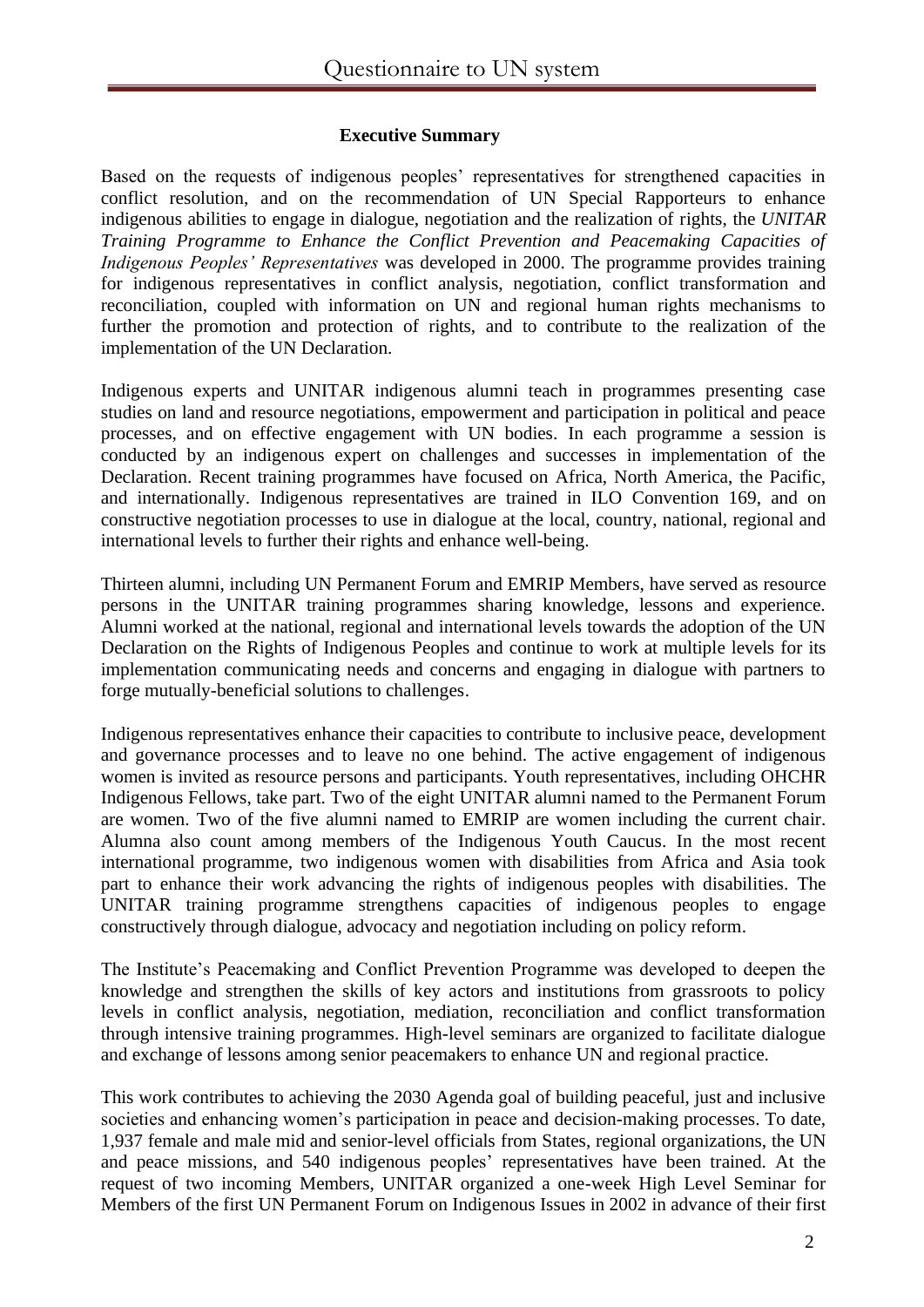historic session at UN Headquarters.

The Institute is seeking funds to organize the 2022 UNITAR training on human rights, conflict prevention and peacemaking for indigenous representatives. The UN Secretary-General has identified conflict prevention, the forging of political solutions to address conflict, and strengthening capacities and partnerships to leave no one behind as top priorities.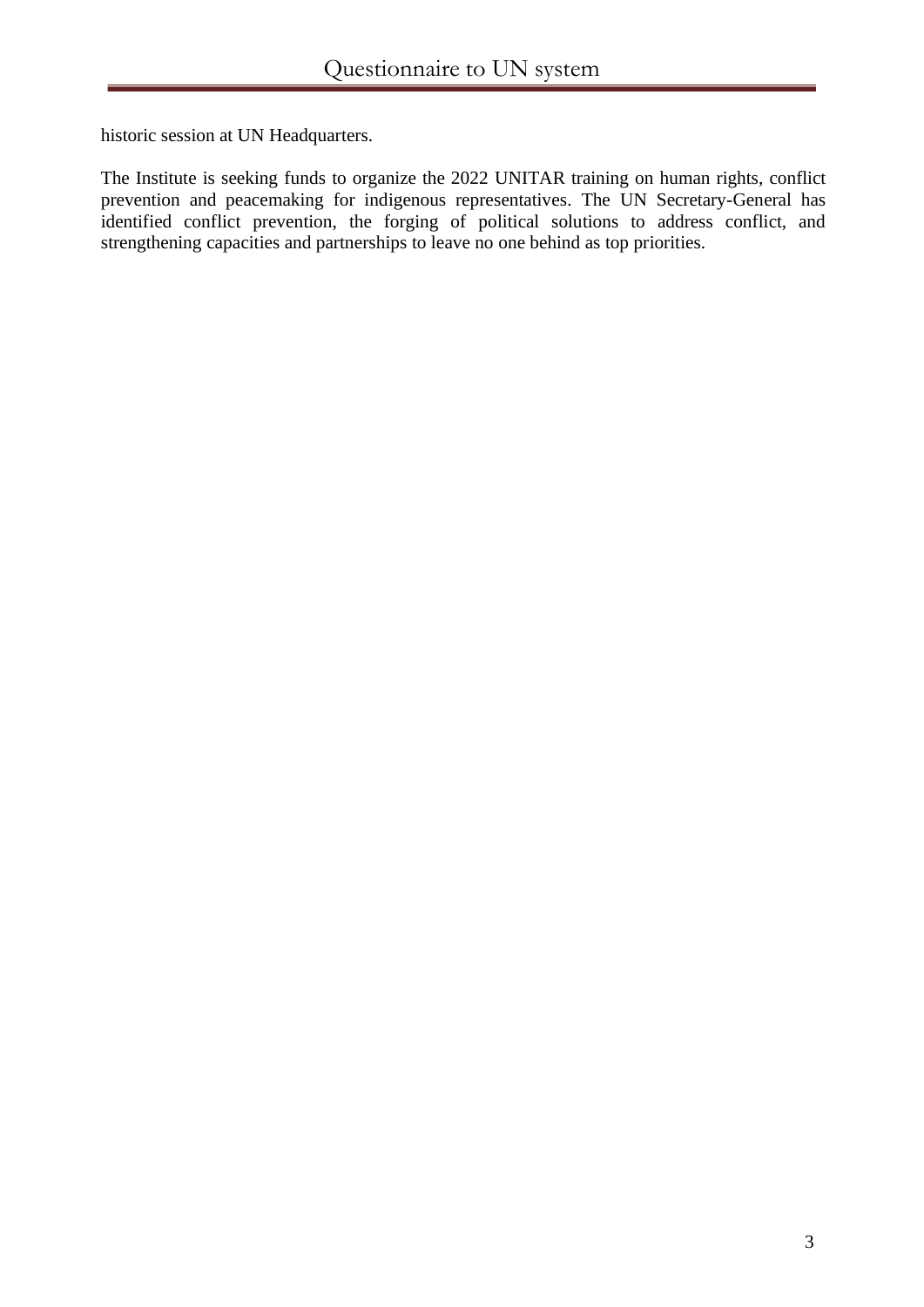#### **Questionnaire to the UN system agencies, funds and programmes and intergovernmental organizations**

The United Nations Permanent Forum on Indigenous Issues (PFII) was established by Economic and Social Council (ECOSOC) Resolution 2000/22. The Permanent Forum is mandated to provide expert advice and recommendations on indigenous issues to the ECOSOC and through the Council to United Nations agencies, funds and programmes; to raise awareness and promote the integration and coordination of activities related to indigenous issues with the UN system; prepare and disseminate information on indigenous issues; and promote respect for and full application of the provisions of the UN Declaration on the Rights of Indigenous Peoples and follow up the effectiveness of the Declaration.

The Indigenous Peoples Development Branch/Secretariat of the Permanent Forum on Indigenous Issues invites UN system agencies, funds and programmes and other intergovernmental organizations to complete the attached questionnaire on any action taken or planned in response to the Permanent Forum's recommendations, the system-wide action plan on rights of indigenous peoples (SWAP), the 2030 Development Agenda and COVID-19 recovery efforts.

The responses will be compiled into two separate reports for the 2022 session of the Permanent Forum: (a) System-Wide Action Plan on the Rights of Indigenous Peoples: Implementation by the United Nations System; and (b) Update on the Indigenous Peoples and the 2030 Agenda. In your responses, please, include information on progress and challenges related to indigenous women, indigenous persons with disabilities, indigenous older persons, and indigenous children and youth.

All responses will be placed on the DESA/DISD website on Indigenous Peoples at: <https://www.un.org/development/desa/indigenouspeoples/>

*If you have any objections for your response to be made available on our website, please inform our office accordingly.*

Please submit your completed questionnaire by **15 November 2021** to:

Indigenous Peoples and Development Branch Secretariat of the Permanent Forum on Indigenous Issues Division for Inclusive Social Development Department of Economic and Social Affairs United Nations Headquarters New York. USA 10017 Telephone: +1-917-367-5100 Email: indigenous  $un(\hat{a})$ un.org and requesens $(\hat{a})$ un.org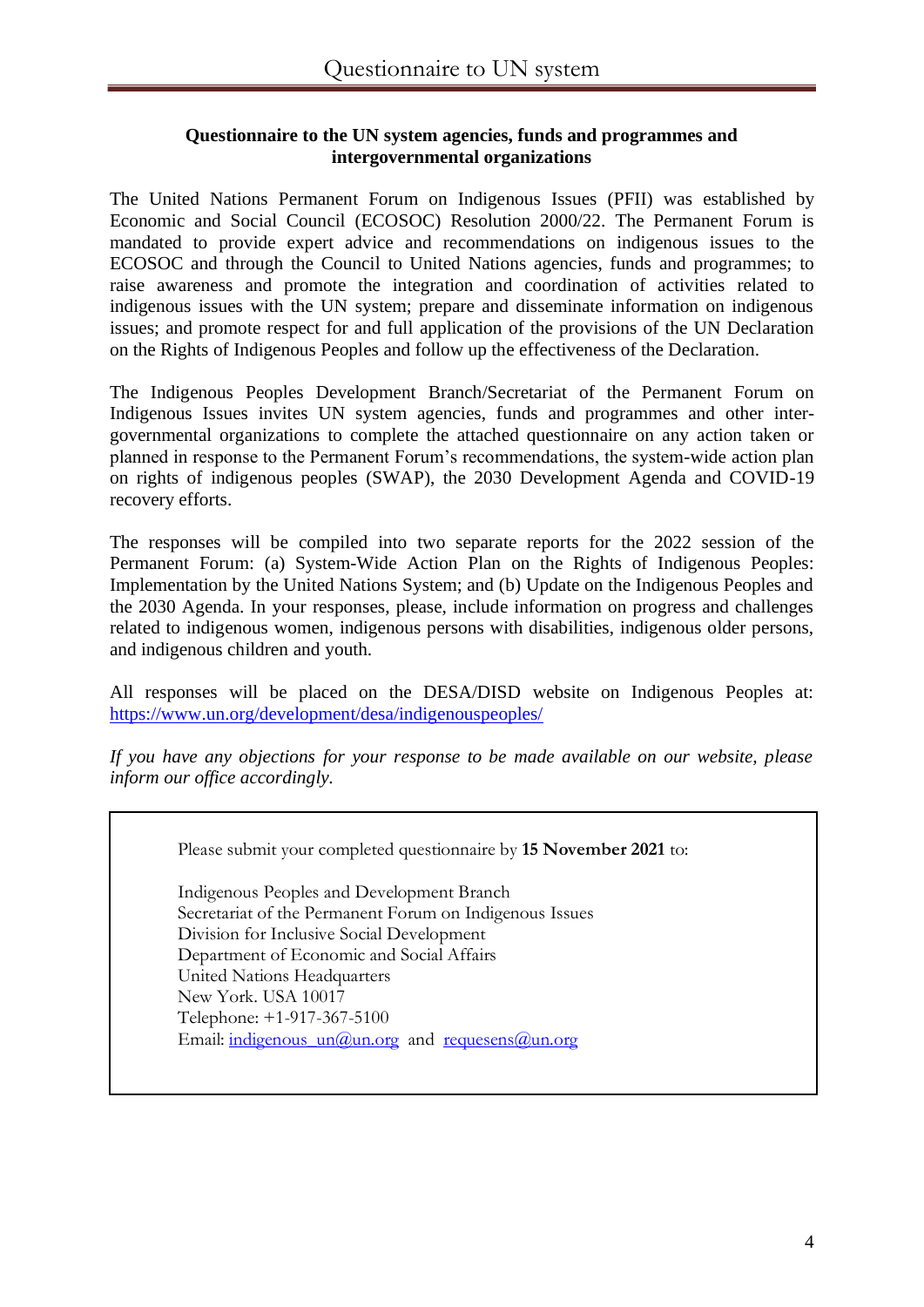## **Questionnaire**

#### **Please provide information on the following:**

**A. Recommendations of the Permanent Forum on Indigenous Issues and input to the 2022 session**

i. Please provide information on measures taken since your last update to the Forum, on the implementation or planned implementation of the recommendations of the PFII.

The 2016 Session of the UN Permanent Forum on Indigenous Issues issued the following recommendation regarding the *UNITAR Training Programme to Enhance the Conflict Prevention and Peacemaking Capacities of Indigenous Peoples' Representatives*:

*"The United Nations Institute for Training and Research established training on peace and conflict resolution for indigenous peoples in 2000 at indigenous peoples' request. It is one of the most important human rights training programmes in the United Nations system that examines the root causes of conflict.* 

*The Permanent Forum urges Member States to contribute support to make possible the annual UNITAR training programme to enhance the conflict prevention and peacemaking capacities of indigenous peoples' representatives so as to strengthen indigenous capacity to engage in negotiation, dialogue and peace processes to contribute to sustainable peace."*

The *UNITAR Training Programme to Enhance the Conflict Prevention and Peacemaking Capacities of Indigenous Peoples' Representatives* was developed in 2000 based on the requests of indigenous representatives for strengthened capacities in conflict resolution, and on the recommendation of UN Special Rapporteurs to enhance indigenous abilities to engage in dialogue, negotiation and the realization of rights. The programme provides intensive training for indigenous representatives in conflict analysis, negotiation, conflict transformation and reconciliation, coupled with information on UN and regional human rights mechanisms to further the promotion and protection of rights, and to contribute to the realization of the implementation of the UN Declaration.

As marginalization from political and economic processes, and conflict over land and resource issues are two of the most challenging areas indigenous peoples continue to face, the majority of cases and negotiation simulations focus on these. The programme reviews both rights-based and problem-solving negotiation processes to strengthen indigenous capacities to analyze root causes of conflict, and engage in negotiation and dialogue with governments, the private sector and other communities to address priorities and resolve conflict in a mutually-beneficial, sustainable manner.

The training programme invites UN Special Rapporteurs and Permanent Forum Members and other senior indigenous experts to conduct sessions on successful negotiation on land and resource issues and on political participation. Initiatives to facilitate dialogue between indigenous representatives, governments and the private sector are also highlighted. Senior experts from the ILO and World Bank also regularly contribute to the programme.

UNITAR actively seeks the participation and contribution of indigenous women both as resource persons and participants. Women compose over 40% of programme alumni. Some of the senior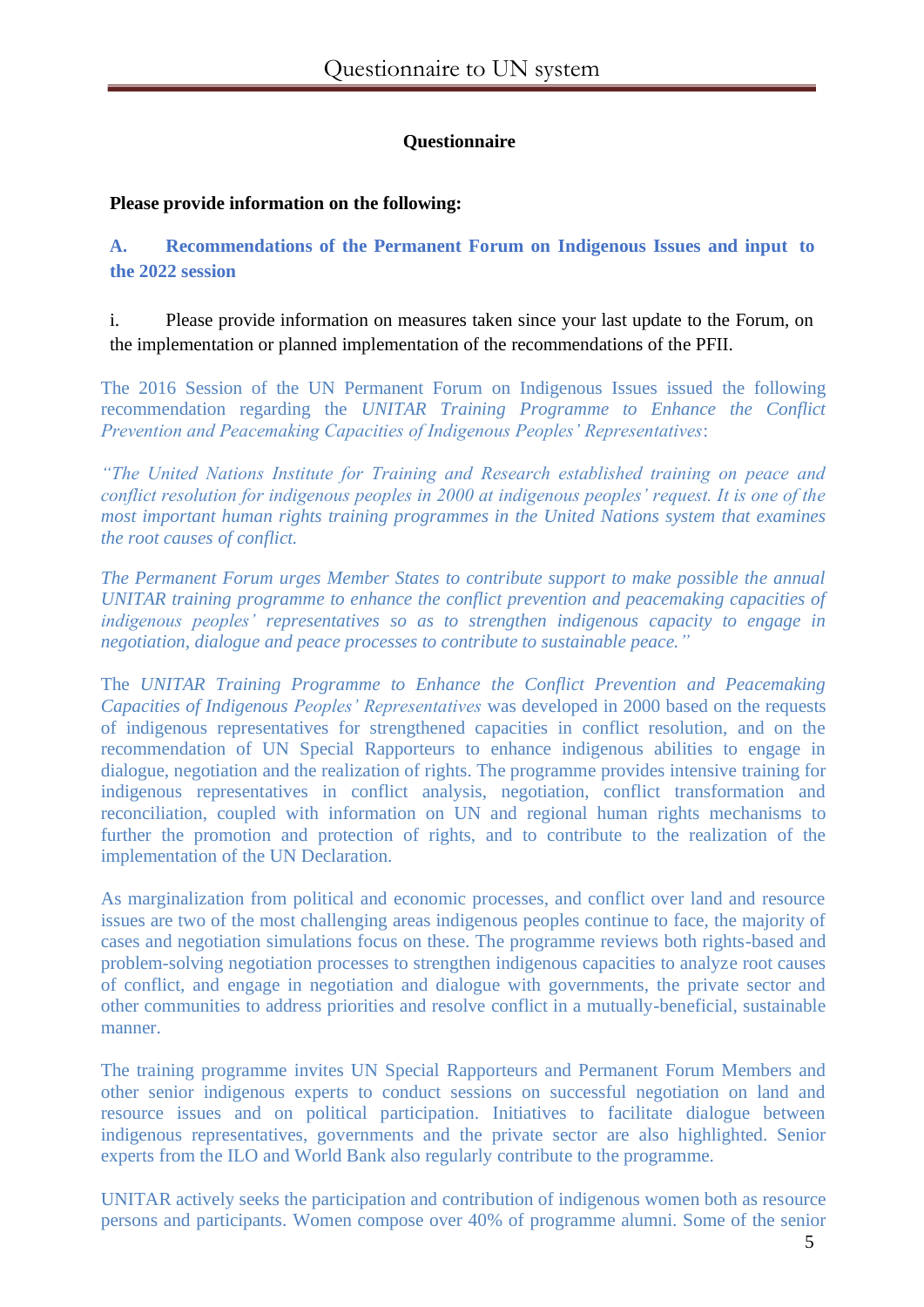indigenous women who have taught in programmes at the regional or international level include UN Permanent Forum Members and Chairpersons, Ministers, Senators, and Parliamentarians. Female participants have included a Paramount Chief, an Attorney-General and a Traditional Chief from the Pacific, Presidents of Provincial and National Women's Councils in Africa, the Americas and the Pacific, advisors and other leaders and practitioners, advocates, managers, and community workers from around the world.

The previous UN Special Rapporteur, Professor James Anaya, who has contributed to 12 of the 17 UNITAR training programmes at both the international and regional levels, before his nomination, has also engaged in important dialogue sessions as SR during a regional training in the Pacific. Also appreciated was the important contribution of Dr. Megan Davis as former Permanent Forum Member and previous Chairperson to several international training programmes and to two regional training programmes conducted in the Pacific. This was of special significance as she was a graduate of the first UNITAR training programme in 2000. Appreciated as well is the important contribution of Mr. Alexey Tsykarev, former chairperson of EMRIP and current Permanent Forum Member as resource person to a number of international training programmes.

Five hundred and forty indigenous peoples' representatives from around the world have deepened their knowledge and strengthened their skills through participation in the training programme. Eight alumni of the UNITAR programme have served as Expert Members of the Permanent Forum including two former chairpersons, and three currently serving members. Five alumni have been named Members of the UN Expert Mechanism on the Rights of Indigenous Peoples, including three chairpersons (from Burundi, Malaysia, Russia). A number of UNITAR alumni have been Co-chairs and Members of the Indigenous Youth Caucus as well. Thirteen graduates have served as resource persons in the training programmes to date sharing their knowledge, lessons and experience. Alumni worked at the national, regional and international levels towards the adoption of the UN Declaration on the Rights of Indigenous Peoples and continue to work at multiple levels for its implementation communicating needs and concerns and engaging in dialogue with partners to forge mutually-beneficial solutions to challenges.

Thirty indigenous representatives, including 17 indigenous women, from Africa, the Americas, Asia, Europe and the Pacific took part in the *UNITAR Training Programme to Enhance the Conflict Prevention and Peacemaking Capacities of Indigenous Peoples' Representatives* organized in Geneva in July 2019 after the UN Expert Mechanism on the Rights of Indigenous Peoples. Eleven OHCHR Indigenous Fellows were among those who completed the programme strengthening knowledge and skills for their strategic work to enhance the well-being of indigenous peoples at the national, regional and international levels. Three of the female indigenous representatives were persons living with disabilities, and in the case of one representative, accompanier to an indigenous woman living with disabilities. These indigenous leaders head local and international organizations and networks to advance the rights of indigenous persons with disabilities in Africa, Asia and internationally.

A number of female and male indigenous representatives came from areas of active, violent conflict and said the conflict analysis and negotiation tools would assist them in their efforts to work for peace in their regions including those in areas where armed movements are active. During the training, important links and exchanges were made to enhance collaboration and exchange of views and experience within and across regions.

The publication *Strengthening the Practice of Peacemaking and Preventive Diplomacy in the United Nations: The UNITAR Approach* was provided to each indigenous representative as well as an electronic copy of *A Manual for UN Mediators: Advice from UN Representatives and*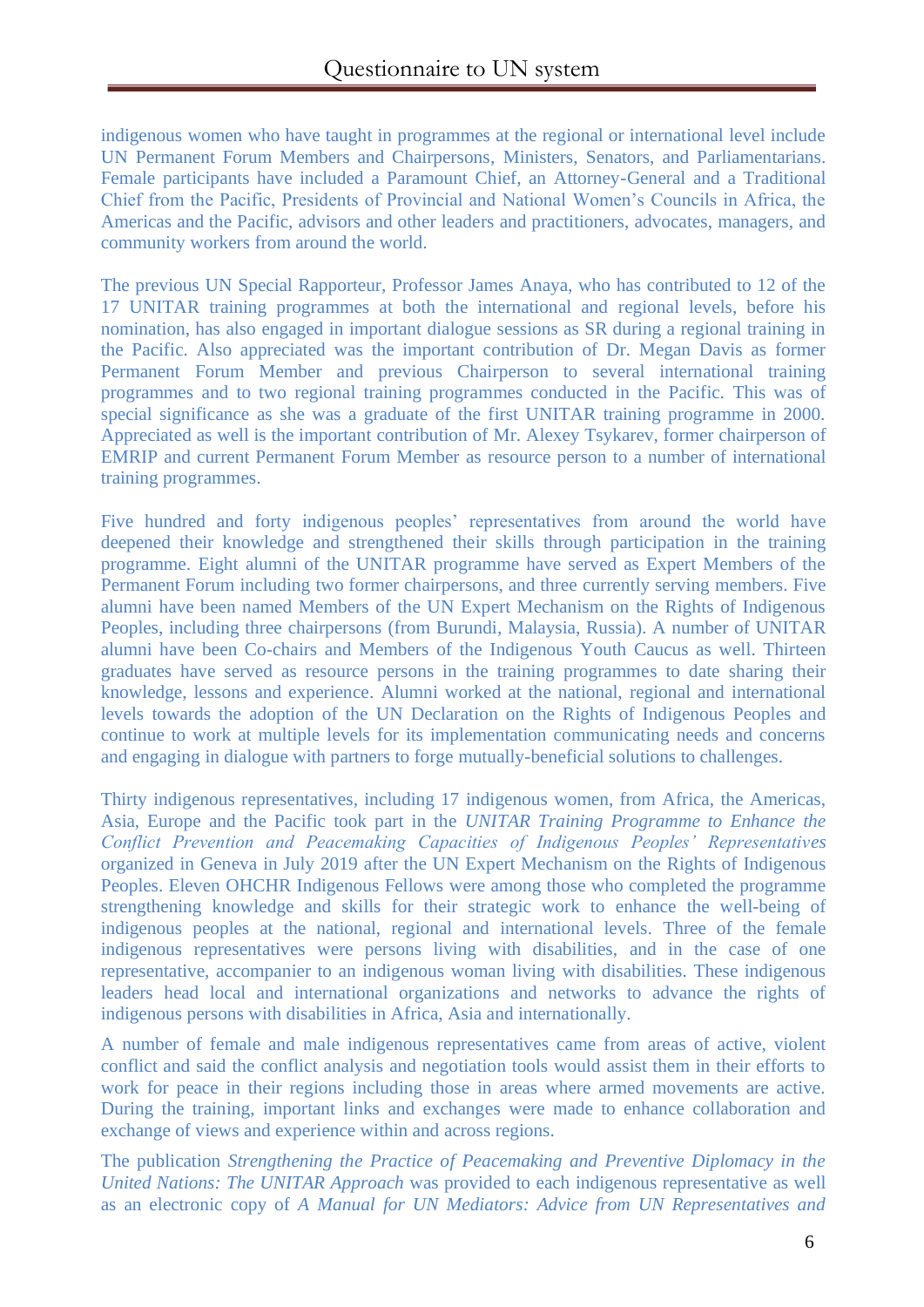*Envoys*, based on interviews conducted by the Institute. UNITAR is grateful to the Governments of Canada and Sweden which provided the funding that made the 2019 intensive international training programme possible. The Institute is currently seeking support to be able to organize and conduct the requested 2022 international training programme in peacemaking and conflict prevention to deepen the knowledge and strengthen the skills of female and male indigenous representatives in dialogue, negotiation and conflict analysis, as well as a requested national programme in Asia for Indigenous Women Leaders to strengthen negotiation and peacemaking capacities.

ii. The theme of the 2022 PFII session is "Indigenous peoples, business, autonomy and the human rights principles of due diligence, including free, prior and informed consent"<sup>1</sup>. Please include information on any publications, projects, reports, or activities relevant to this theme.

The Institute is currently seeking support to organize the next international training on peacemaking and conflict prevention to deepen the knowledge and strengthen the skills of female and male indigenous representatives in dialogue, negotiation and conflict analysis. As marginalization from political and economic processes, and conflict over land and resource issues are two of the most challenging areas indigenous peoples continue to face, the majority of cases and negotiation simulations focus on these. The programme reviews both rights-based and problem-solving negotiation processes to strengthen indigenous capacities to analyze root causes of conflict, and engage in negotiation and dialogue with governments, the private sector and other communities to address priorities and resolve conflict in a mutually-beneficial, sustainable manner. Indigenous alumni and resource persons have worked together to engage in dialogue with companies to inform and help create more constructive policies around mining and other areas. These cases are highlighted during the training programmes so that lessons and constructive processes may be shared.

Sessions in recent programmes also focused on "Using the UN Declaration on the Rights of Indigenous Peoples to Protect Sacred Lands and Religious Rights in Government and Extractive Industry Development Projects" and a two-hour session with dialogue on "Identity, Dignity and Inclusion: Access to Information and FPIC as Important Factors to Engage Women, Youth and Civil Society in Peaceful Dialogue and Conflict Prevention".

# **B. System-Wide Action Plan to achieve the ends of the UN Declaration on the Rights of Indigenous Peoples**

## **Background**

As per the Outcome Document of the World Conference on Indigenous Peoples (A/RES/69/2), a [system-wide action plan to ensure a coherent approach to achieving the ends](https://www.un.org/en/ga/search/view_doc.asp?symbol=E/C.19/2016/5) [of the UN Declaration on the Rights of Indigenous Peoples](https://www.un.org/en/ga/search/view_doc.asp?symbol=E/C.19/2016/5) was adopted in November 2015 and launched by the Secretary-General at the UN Permanent Forum in May 2016.

In August 2020, the United Nations Executive Committee agreed on the need for accelerated and collective action to strengthen the implementation of the SWAP on indigenous peoples. In November 2020, the United Nations Chief Executives Board for Coordination issued a [Call](https://unsceb.org/building-inclusive-sustainable-and-resilient-future-indigenous-peoples-call-action) to Action: Building an Inclusive, [Sustainable](https://unsceb.org/building-inclusive-sustainable-and-resilient-future-indigenous-peoples-call-action) and Resilient Future with Indigenous Peoples. Its goal is to ensure collaborative and coherent UN system action to support the rights and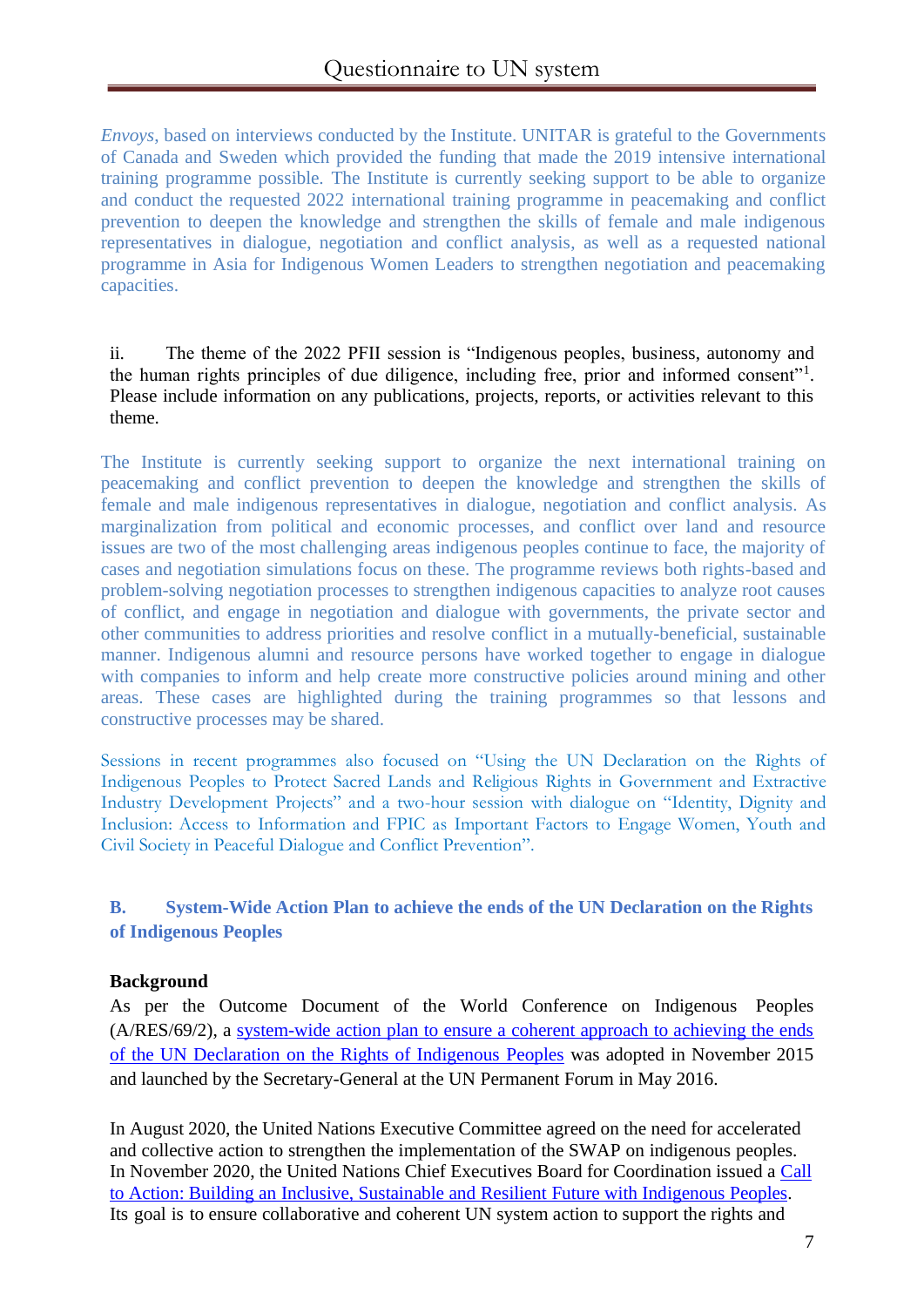well-being of indigenous peoples with a focus on furthering the implementation of the  $SWAP<sup>2</sup>$ .

i. The Permanent Forum will follow up on progress made on the SWAP implementation as part of its discussion on the outcome document of the World Conference on Indigenous Peoples during its 2022 session. Please provide analysis on actions taken by your agency, fund and/or programme on the six key elements of the SWAP, since your last update to the Forum<sup>3</sup>. Please also include an executive summary (600-word limit).

#### **1. Raising awareness of the Declaration on the Rights of Indigenous Peoples**

- 1. UNITAR indigenous training programme alumni contributed to constructive negotiation efforts in the lead up to the adoption of the UN Declaration on the Rights of Indigenous Peoples, and are working at multiple levels towards its implementation. Each *UNITAR Training Programme to Enhance the Conflict Prevention and Peacemaking Capacities of Indigenous Peoples' Representatives* includes a session conducted by an indigenous expert focusing on challenges and successes in implementation of the UN Declaration at the national, regional or international level, as well as providing documentation and reports on the UN Declaration. Recent UNITAR training programmes and briefings have included a review of progress and challenges to its implementation in Africa, North America, the Pacific and internationally.
- 2. A current or former Expert Member of the UN Permanent Forum or of EMRIP conducts a session during the each UNITAR training on "United Nations Mechanisms to Promote Dialogue and Action on Human Rights and Indigenous Issues" and with a focus as well on "The Mandate and Strategies to Work with the UN Permanent Forum on Indigenous Issues. " Sessions in recent programmes also focused on "Using the UN Declaration on the Rights of Indigenous Peoples to Protect Sacred Lands and Religious Rights in Government and Extractive Industry Development Projects" and a two-hour session with dialogue on "Identity, Dignity and Inclusion: Access to Information and FPIC as Important Factors to Engage Women, Youth and Civil Society in Peaceful Dialogue and Conflict Prevention." The Declaration and related UN documents and reports are provided in each participant's handbook of readings and reference materials along with an extensive bibliography.

## **2. Supporting the implementation of the Declaration on the Rights of Indigenous Peoples, particularly at the country level**

Please provide information on actions taken or planned by your agency, fund, programme, entity on the following:

- *i.* Measures taken or planned to support national partners in reform and implementation of legal frameworks, policies, strategies and plans to implement the UN Declaration on the Rights of Indigenous Peoples, including any joint programming initiatives. Please also include information related to include indigenous women in your responses*.*
- *ii.* Support provided to Member States to mainstream the UN Declaration on the Rights of Indigenous Peoples and ILO Convention No. 169 on Indigenous and Tribal Peoples in national development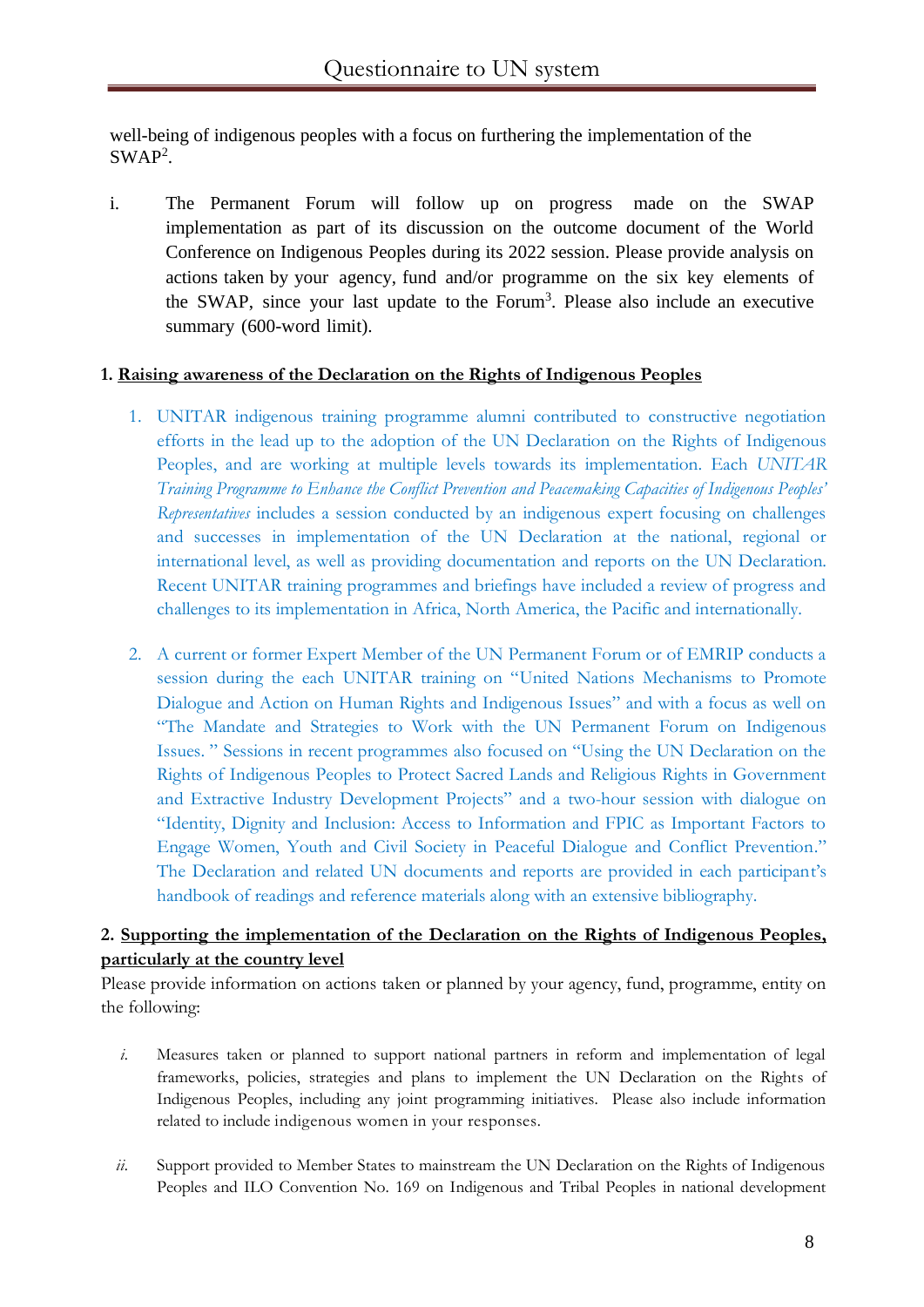plans and in the UN Development Assistance Frameworks and Common Country Assessments (CCA/UNDAFs).

- *iii.* Support for consultative mechanisms and platforms of dialogue including under the leadership of the Resident Coordinators.
	- 3. To contribute to the overall implementation of the UN Declaration, the main objectives of the *UNITAR Training Programme to Enhance the Conflict Prevention and Peacemaking Capacities of Indigenous Peoples' Representatives* are: to strengthen indigenous participants' capacities to analyze conflict; to identify the needs, fears, concerns and aspirations of all parties to a conflict; and based upon this and engaged in dialogue with partners, to formulate mutuallybeneficial and sustainable options to address problems. The focus is on the process of analyzing and dealing with conflict in a constructive manner. This methodology is then applied by indigenous representatives to their key areas of concern and priorities in negotiations with counterparts at multiple levels.
	- 4. UNITAR actively seeks the participation and contribution of indigenous women both as resource persons and participants. Women compose over 40% of training participants. Some of the senior indigenous women who have taught in programmes at the regional or international levels include UN Permanent Forum Members and Chairs, Ministers, Senators, and Parliamentarians and the sole female negotiator in the Bougainville peace process. Female participants have included a Paramount Chief, an Attorney-General and a Traditional Chief from the Pacific, Presidents of Provincial and National Women's Councils in Africa, the Americas and the Pacific, advisors and other leaders and practitioners, advocates, managers, and community workers from around the world. The Participant Forum session of each training programme invites two female and two male participants from different sectors and regions, to present on their initiatives advancing indigenous rights, negotiations on land and resource issues, empowerment and political participation and is always chaired by an indigenous female participant.
	- 5. In each UNITAR Training Programme, indigenous representatives are trained in ILO Convention 169 by a top ILO expert, and the theory and practice of constructive negotiation processes to use in dialogue at the country, regional and international levels to further rights, and well-being and seek mutually-beneficial sustainable solutions. The UNITAR training is conducted at the international or regional level on an annual basis contingent on funding being secured.
	- 6. With strengthened tools of conflict analysis, negotiation and relationship-building, indigenous representatives are further equipped to engage in dialogue on issues to address the priorities of their communities and to improve the lives of their peoples. The training aims to strengthen indigenous representatives' abilities to negotiate to improve the situations of their peoples in all of the areas under the mandate of the Permanent Forum: health, education, culture, environment, economic and social development, human rights and in the realization of the UN Declaration.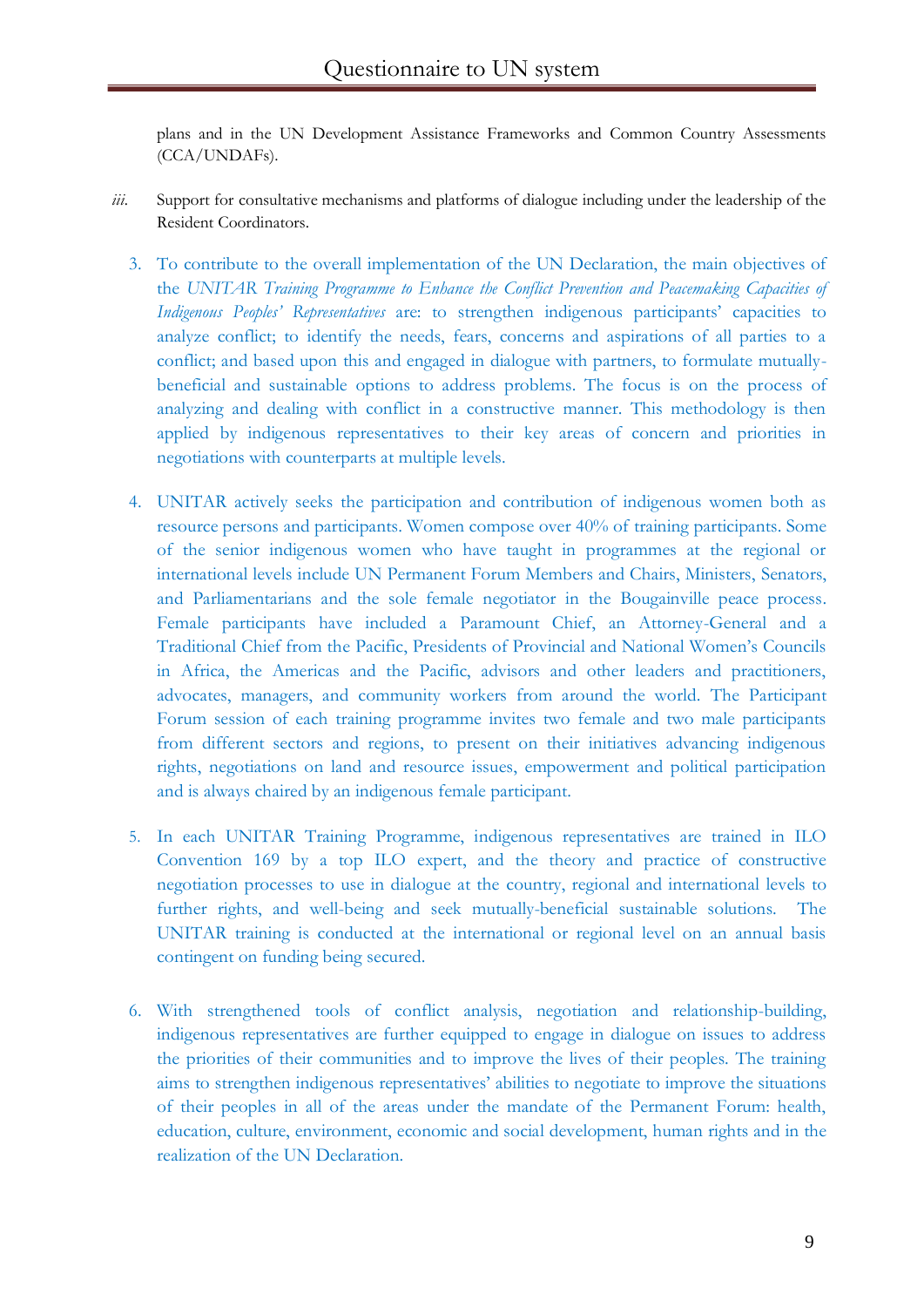#### **C. 2030 Agenda for Sustainable Development**

i. Please provide information on the main gaps and challenges your entity has identified for indigenous peoples in achieving the 2030 Agenda.

ii. What activities have your entity undertaken since the last reporting that addresses these gaps and challenges?

iii. Please describe any activities that your entity organized in support of the 2021 UN High-Level Political Forum on Sustainable Development and/or reports and activities that supported SDG reporting and monitoring or a VNR process at the national, regional, or global level.

- 1. As some of the main challenges indigenous peoples face are marginalization from political, economic, and planning processes, and conflict over land and resources. UNITAR seeks to raise funds each year for dedicated training to strengthen the capacities of indigenous peoples' representatives to engage in dialogue and negotiation to build constructive relations and advance their priorities. Indigenous representatives participating in the *UNITAR Training Programme to Enhance the Conflict Prevention and Peacemaking Capacities of Indigenous Peoples' Representatives* strengthen their capacities to promote well-being and contribute to inclusive peace, development and governance processes at local, national, regional and international levels. The active engagement of indigenous women is ensured, as resource persons sharing their knowledge and experience, and as participants. Youth representatives, including OHCHR Indigenous Fellows, are also invited. In the most recent international training programme, two indigenous women with disabilities and a third indigenous woman accompanier, whose organizations work at local, national and international levels to advance the rights of indigenous persons with disabilities completed the intensive training programme. A number of elders, Chiefs and Paramount Chiefs have also completed the UNITAR Training Programme. 540 indigenous peoples' representatives from around the world have been trained to date in twelve international and six regional training programmes to further their rights and meaningful participation in processes that affect them. Funding is sought to organize the 2022 dedicated training for indigenous women and men at the international level, as well as a dedicated national programme for indigenous women leaders in Asia.
- 2. Two of the eight UNITAR alumni appointed/elected to the UN Permanent Forum on Indigenous Issues are women, including one former chairperson. Two of the five

<sup>&</sup>lt;sup>1</sup> See Annex 1. Agenda of the twenty-first session of the Permanent Forum on Indigenous Issues.

<sup>&</sup>lt;sup>2</sup> Reporting on the activities to implement the CEB Call to Action will be through task groups and should not be included in the responses to this questionnaire.

<sup>&</sup>lt;sup>3</sup> The six key elements of the SWAP are: 1) Raise awareness of the UNDRIP; 2) Support the implementation of the UNDRIP, particularly at the country level; 3) Support the realization of indigenous peoples' rights in the implementation and review of the 2030 Agenda for Sustainable Development; 4) Map existing standards and guidelines, capacity, training materials and resources within the UN system, international financial institutions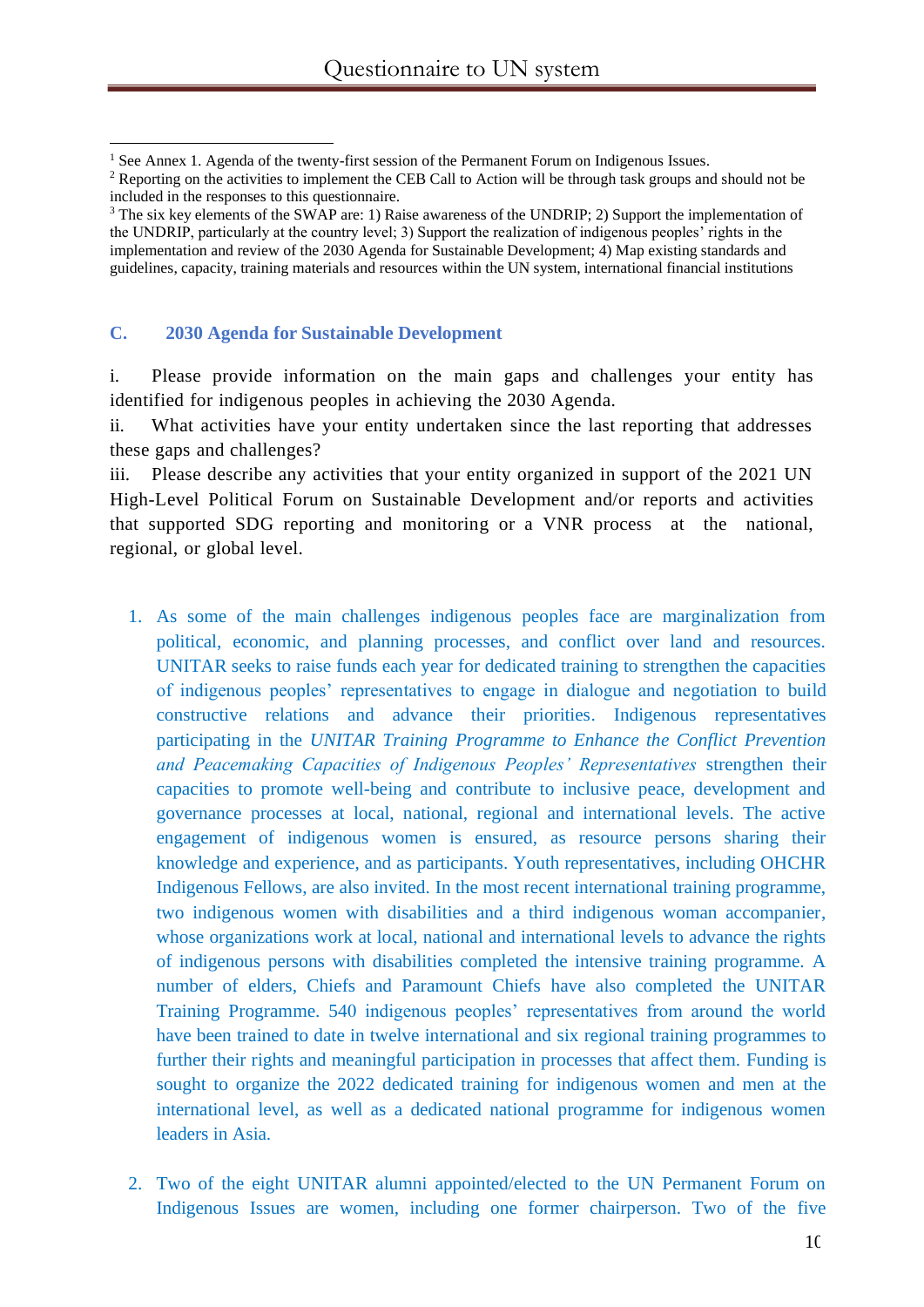UNITAR alumni named to the UN Expert Mechanism on the Rights of Indigenous Peoples are women. Several past and current co-chairs and members of the international Indigenous Youth Caucus are indigenous UNITAR Training Programme alumni. Alumni also contribute to regional caucus deliberations.

- 3. The UNITAR training programme enhances the capacities of indigenous peoples to engage constructively through dialogue, advocacy and negotiation including on policy reform to improve the situation and well-being of indigenous peoples. Dedicated sessions are presented in each training programme by indigenous expert resource persons on UN Dialogue Mechanisms, the mandates of key UN Bodies and how to effectively engage with them to advance indigenous priorities, and on progress and challenges related to the implementation of the UN Declaration.
- 4. A participant handbook of related UN reports and documents, reading materials and extensive bibliography are provided in addition to publications on ILO 169. Also provided to each indigenous participant and resource person, are the publication from the twentieth anniversary of UNITAR's work enhancing the capacities of key actors, *Strengthening the Practice of Peacemaking and Preventive Diplomacy in the United Nations: The UNITAR Approach,* and a distillation of key lessons and practice from UNITAR interviews with heads of UN peace missions from around the world, *A Manual for UN Mediators: Advice from UN Representatives and Envoys.* The video "Lessons in Peacemaking," based on lessons distilled from these senior UN leaders, is also shared.
- 5. The Institute's Peacemaking and Conflict Prevention Programme was developed to deepen the knowledge and strengthen the skills of key actors and institutions from grassroots to policy levels in conflict analysis, negotiation, mediation, reconciliation and conflict transformation through intensive training progammes. High-level seminars are also organized to facilitate dialogue and exchange of lessons among senior peacemakers to enhance UN and regional practice. The UN Secretary-General has identified conflict prevention, the forging of political solutions to address conflict, and strengthening regional capacities and partnerships as top priorities.
- 6. These programmes contribute to achieving the 2030 Agenda goal of building peaceful, just and inclusive societies and enhancing women's participation in peace and decisionmaking processes. 1,937 mid and senior-level officials from States, regional organizations and the United Nations and its peace missions, and 540 indigenous representatives have been trained to date. UNITAR organized a one-week High Level Seminar for Members of the first UN Permanent Forum on Indigenous Issues in 2002 in advance of their first historic session at UN Headquarters. Representatives of 16 UN agencies, funds and programmes, the UN High Commissioner for Human Rights and the UN Special Rapporteur Dr. Rodolfo Stavenhagen all engaged in dialogue sessions with the new UN Permanent Forum Members.
- *7.* 990 women count among the diplomats, UN and regional organization staff and indigenous representatives who have completed the UNITAR Training Programmes conducted at the international level, and in Africa, the Americas, Asia and the Pacific.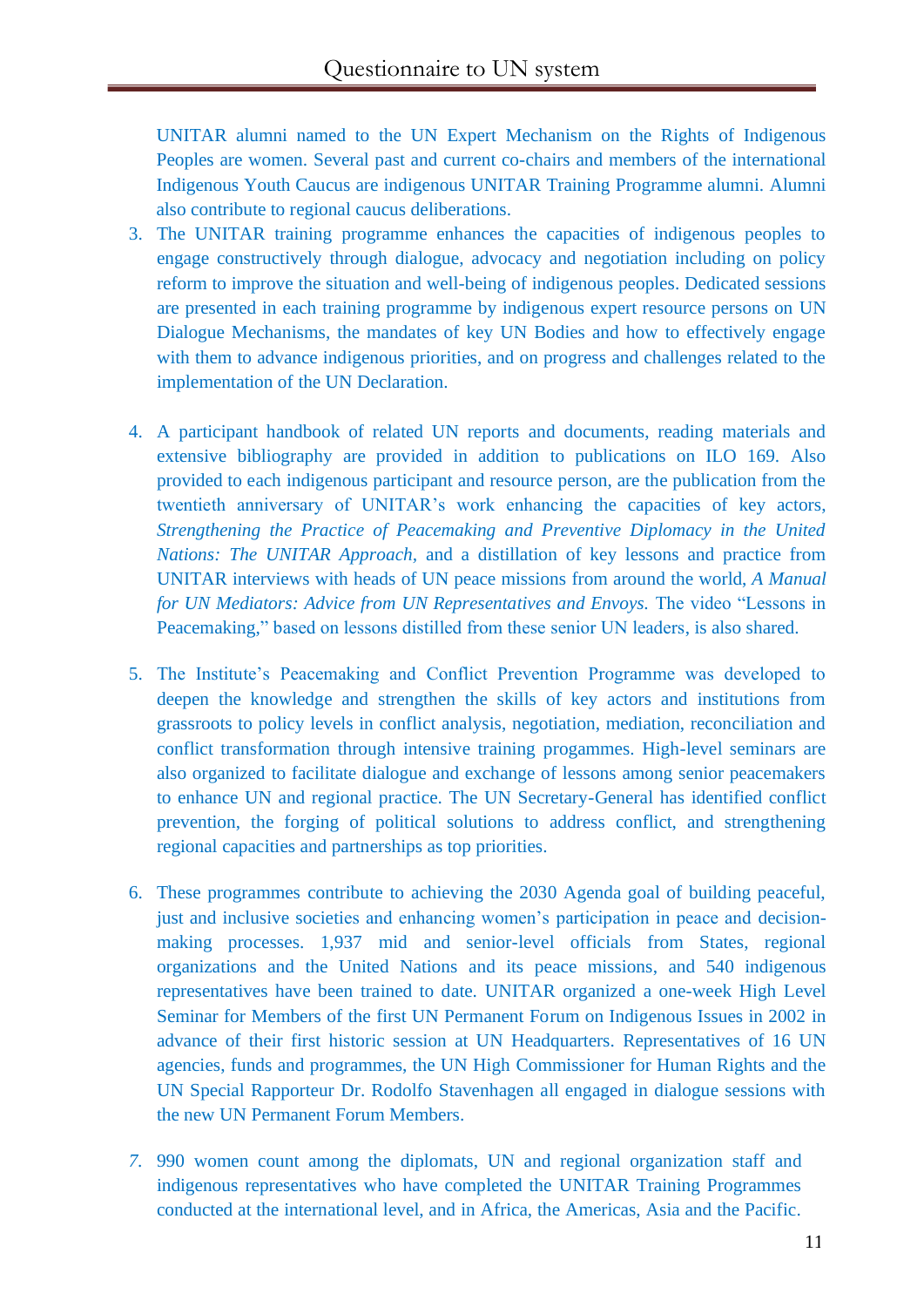The Institute has also been requested to develop dedicated training programmes in peacemaking and conflict prevention for women, as well as a programme for youth. The first *UNITAR Training Programme Strengthening the Capacities of African Women Peacemakers* was conducted in Addis Ababa in 2018 with the participation of 33 senior and mid-level women, including 7 members of FemWise, and a former Foreign Minister.

- **8.** Government officials, as well as UN and regional organization staff in UNITAR peacemaking training programmes participate in sessions on inclusive peace and governance, and on addressing root causes of conflict. They are briefed on the Institute's dedicated training programme for indigenous representatives to enhance capacities in conflict prevention, conflict analysis, negotiation and reconciliation. The OHCHR Indigenous Fellows are regularly invited to participate in the UNITAR training in peacemaking and conflict prevention. If funding is not available in a particular year for the full training programme, a UNITAR Briefing has been organized as a Side Event at EMRIP with indigenous programme alumni speaking on a panel sharing lessons and observations on their application of the methodologies to their work on behalf of their peoples and nations as well as in their roles as Expert Members of the UN Permanent Forum or EMRIP working at regional and international levels. Indigenous experts and UNITAR indigenous alumni teach in training programs presenting case studies on land and resource negotiations, empowerment and participation in political and peace processes, and on effective engagement with UN bodies. Thirteen indigenous alumni from Australia, Colombia, Fiji, Hawai'i, Kenya, Nepal, New Zealand, Papua New Guinea, and Russia have served as resource persons to date in the international and/or regional training programmes. Senior ILO and World Bank officials also regularly present and engage in dialogue sessions with indigenous representatives from around the world. The contribution of women to peace and development processes is highlighted. Indigenous women contribute to each UNITAR training programme as expert resource persons.
- **9.** With the purpose of bringing visibility to the resilience and leadership of indigenous peoples' representatives in their efforts to leave no one behind, to date, three of the annual UNITAR *Results Reports* have featured the work of Indigenous programme alumni to date:

*From Indigenous Fellow to Chair of the UN Permanent Forum on Indigenous Issues, UNITAR Alumna Works to Enhance the Rights and Well-Being of Indigenous*

*Peoples,* Dr. Megan Davis, UNITAR Alumna, Former Chair of the UN Permanent Forum on Indigenous Issues and current Chair of the UN Expert Mechanism on the Rights of Indigenous Peoples;

*Strengthening Capacities of Indigenous Leaders for Peace, Planet and Well-Being: Leaving No One Behind***,** Mr. Aleksei Tsykarev, UNITAR Alumnus, Former Expert Member and Chair of the United Nations Expert Mechanism on the Rights of Indigenous Peoples, current Member of the UN Permanent Forum on Indigenous Issues;

*Indigenous Youth Leadership – Ensuring No One is Left Behind with a Focus on Indigenous Youth engaged in community mediation, civic education and health messaging and solidarity during the pandemic,* Ms. Mai Thin Yu Mon, UNITAR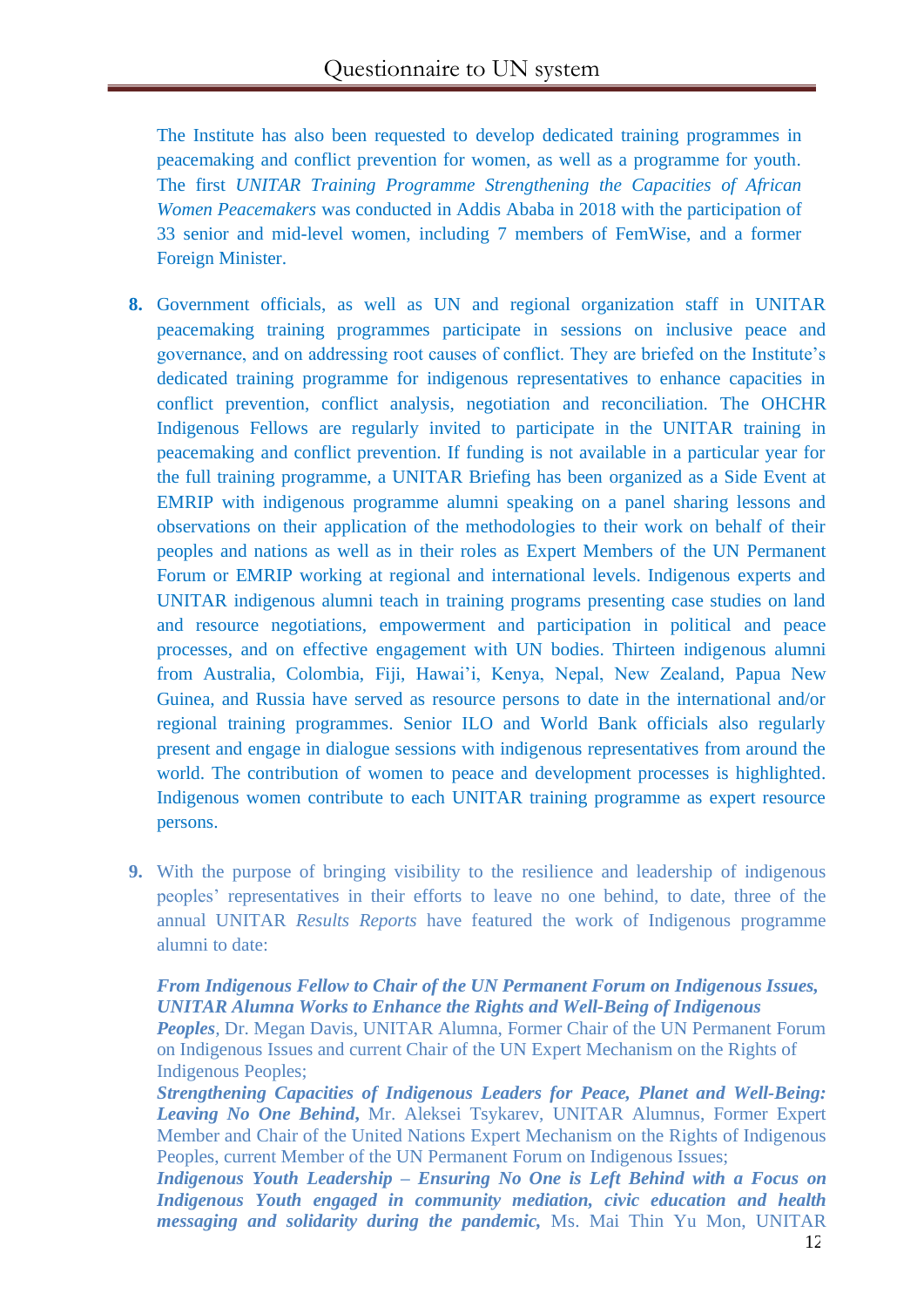Alumna and Director of the Indigenous Peoples Development Program, Chin Human Rights Organization, Executive Council Member, Asia Indigenous Peoples' Pact. Youth Caucus Representative – Asia.

10. The Institute is seeking funds to organize the 2022 UNITAR intensive training programmes on human rights and conflict resolution for indigenous representatives. The 2016 Session of the UN Permanent Forum on Indigenous Issues issued the following specific recommendation regarding the *UNITAR Training Programme to Enhance the Conflict Prevention and Peacemaking Capacities of Indigenous Peoples' Representatives*:

*"The United Nations Institute for Training and Research established training on peace and conflict resolution for indigenous peoples in 2000 at indigenous peoples' request. It is one of the most important human rights training programmes in the United Nations system that examines the root causes of conflict. The Permanent Forum urges Member States to contribute support to make possible the annual UNITAR training programme to enhance the conflict prevention and peacemaking capacities of indigenous peoples' representatives so as to strengthen indigenous capacity to engage in negotiation, dialogue and peace processes to contribute to sustainable peace."*

#### **D. COVID-19 pandemic**

Please provide information on action taken by your agency, fund and/or programme since your last update to the Forum, to address the COVID-19 pandemic and its effects on indigenous peoples.

While an in-person training programme had not yet been organized due to the uncertainty surrounding the pandemic, the work of indigenous alumni of the UNITAR training programmes in peacemaking and conflict prevention has been highlighted in the Institute's Results Report publication showcasing the initiatives of indigenous alumni and youth to engage in community mediation to decrease stigma and tensions during the pandemic; translation of health education materials in indigenous languages and through indigenous cultural arts, and provision of food and masks to affected and remote communities along with the resulting solidarity and intergenerational linkages strengthened through these processes. An internal briefing paper was also developed and posted on the Institute's intranet, and a session was conducted at a staff retreat to highlight the challenges indigenous peoples are facing, exacerbated by the pandemic, as well as the resilience and strategies indigenous peoples are developing to address them. Fundraising is underway to be able to organize remote and blended learning opportunities for female and male indigenous peoples' representatives to deepen knowledge and strengthen skills in vital priority areas to advance health, effective participation, dignity and well-being.

#### **Thank you very much**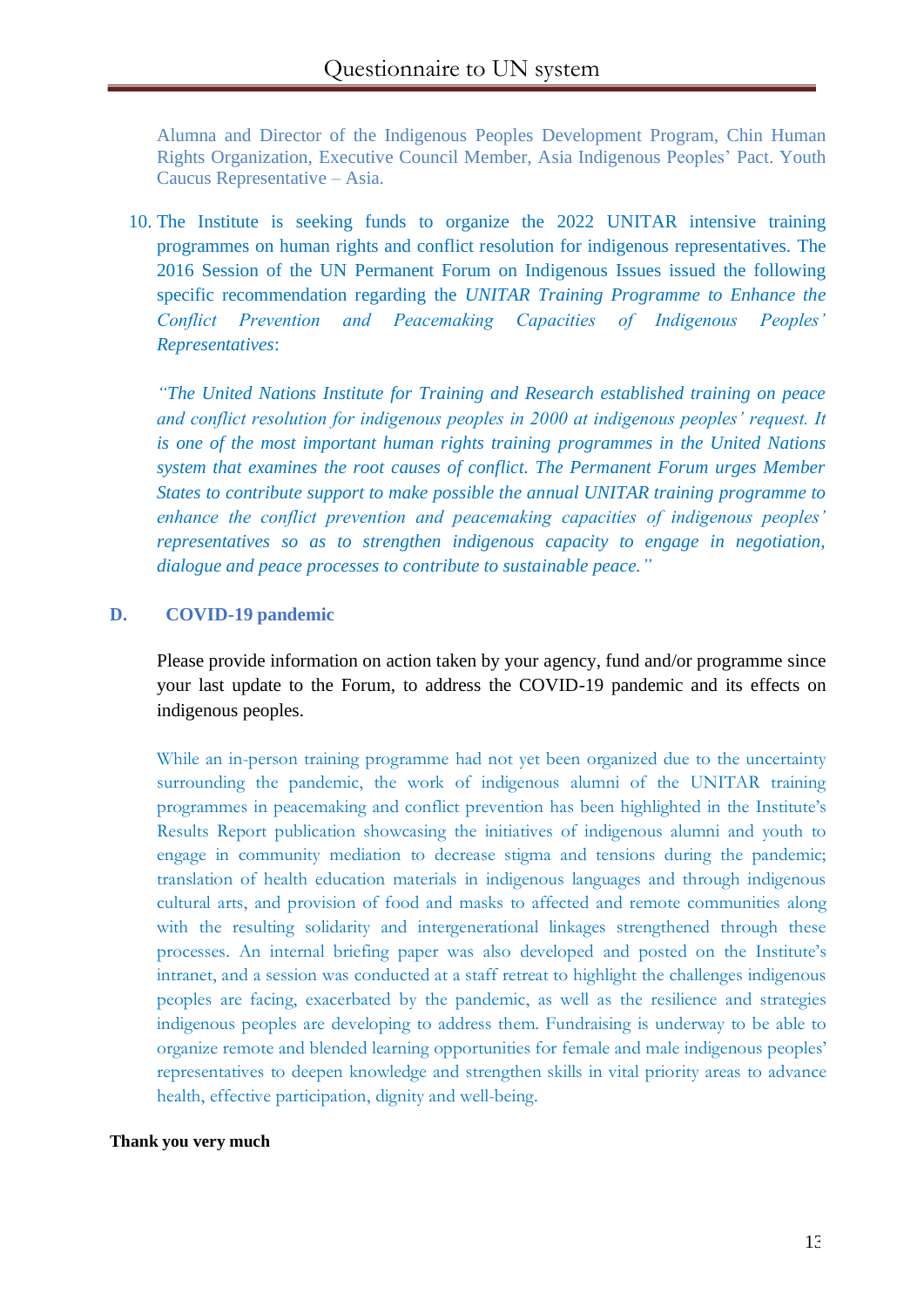and the members of the IASG for the effective implementation of the UNDRIP; 5) Develop the capacity of States, indigenous peoples, civil society and UN personnel; and 6) Advance the participation of indigenous peoples in UN processes.